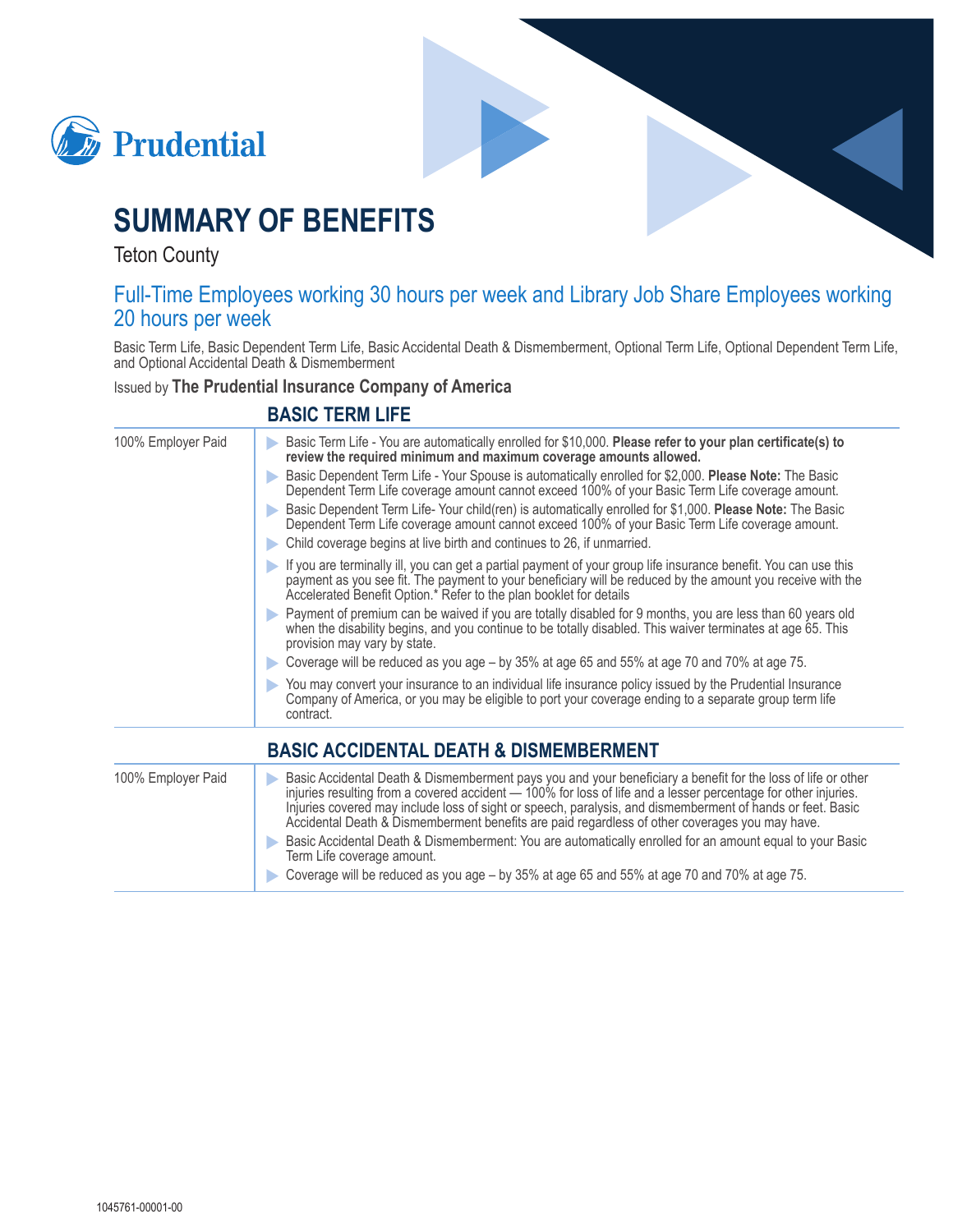#### **EMPLOYEE - OPTIONAL TERM LIFE**

| 100% Employee Paid | Purchase coverage in increments of \$10,000 up to a maximum of \$100,000, not to exceed 3 times your<br>D<br>covered annual earnings. Please refer to your plan certificate(s) to review the required minimum and<br>maximum coverage amounts allowed.               |
|--------------------|----------------------------------------------------------------------------------------------------------------------------------------------------------------------------------------------------------------------------------------------------------------------|
|                    | If enrolling when first eligible, you can elect up to the guaranteed issue amount of the lesser of 3 times your<br>covered annual earnings and \$100,000 without providing proof of good health to Prudential.                                                       |
|                    | All other elections or enrolling after the enrollment period will require proof of good health satisfactory to<br>Prudential for all coverage amounts.                                                                                                               |
|                    | - If you have been previously denied coverage in the past, proof of good health satisfactory to Prudential is<br>required for all coverage amounts.                                                                                                                  |
|                    | If terminally ill, you can get a partial payment of your group term life insurance benefit. You can use this payment as you see fit. In the event of your death, your beneficiary will receive a benefit payout which has<br>been reduced by the amount you receive. |
|                    | Payment of premium can be waived if you are totally disabled for 9 months, you are less than at least 60 years<br>old when the disability begins, and you continue to be totally disabled. This waiver terminates at age 65. This<br>provision may vary by state.    |
|                    | Coverage will be reduced as you age – by 35% at age 65 and 55% at age 70 and 70% at age 75.                                                                                                                                                                          |
|                    | You may convert your insurance to an individual life insurance policy issued by the Prudential Insurance<br>Company of America, or you may be eligible to port your coverage ending to a separate group term life<br>contract.                                       |
|                    | <b>SPOUSE - OPTIONAL DEPENDENT TERM LIFE</b>                                                                                                                                                                                                                         |
|                    |                                                                                                                                                                                                                                                                      |

| 100% Employee Paid | Purchase coverage on your spouse in increments of \$5,000 up to a maximum of \$50,000. Please Note: The<br>Optional Dependent Term Life coverage amount on your spouse cannot exceed 50% of your Optional Term Life<br>coverage amount.                  |
|--------------------|----------------------------------------------------------------------------------------------------------------------------------------------------------------------------------------------------------------------------------------------------------|
|                    | - If enrolling your spouse when first eligible, you can elect up to the guaranteed issue amount of \$30,000, on<br>your spouse, without providing proof of good health to Prudential.                                                                    |
|                    | - All other elections or enrolling after the enrollment period will require proof of good health satisfactory to<br>Prudential for all coverage amounts.                                                                                                 |
|                    | - If your spouse has been previously denied coverage in the past, proof of good health satisfactory to<br>Prudential is required for all coverage amounts.                                                                                               |
|                    | Coverage will be reduced as you age - by 35% at age 65 and 55% at age 70 and 70% at age 75.                                                                                                                                                              |
|                    | You may convert your dependent(s) insurance to an individual life insurance policy issued by the Prudential<br>Insurance Company of America, or you may be eligible to port your dependent(s) coverage ending to a<br>separate group term life contract. |

### **CHILD - OPTIONAL DEPENDENT TERM LIFE**

| 100% Employee Paid | Purchase coverage on your child in increments of \$5,000 up to a maximum of \$10,000. Please note: The<br>Optional Dependent Term Life Insurance coverage amount on your children may not exceed 50% of your<br>Optional Term Life coverage amount.<br>Coverage begins at live birth, and continues to age 26, if unmarried.<br>You may convert your dependent(s) insurance to an individual life insurance policy issued by the Prudential<br>Insurance Company of America, or you may be eligible to port your dependent(s) coverage ending to a<br>separate group term life contract. |
|--------------------|------------------------------------------------------------------------------------------------------------------------------------------------------------------------------------------------------------------------------------------------------------------------------------------------------------------------------------------------------------------------------------------------------------------------------------------------------------------------------------------------------------------------------------------------------------------------------------------|
|                    | <b>EMPLOYEE - OPTIONAL ACCIDENTAL DEATH &amp; DISMEMBERMENT</b>                                                                                                                                                                                                                                                                                                                                                                                                                                                                                                                          |
| 100% Employee Paid | You are automatically enrolled for a coverage amount equal to your Optional Term Life coverage amount.<br>$\blacktriangleright$<br>Coverage will be reduced as you age - by 35% at age 65 and 55% at age 70 and 70% at age 75.                                                                                                                                                                                                                                                                                                                                                           |
|                    | <b>SPOUSE - OPTIONAL ACCIDENTAL DEATH &amp; DISMEMBERMENT</b>                                                                                                                                                                                                                                                                                                                                                                                                                                                                                                                            |

| 100% Employee Paid | Your spouse is automatically enrolled for an equal amount of Optional Accidental Death & Dismemberment<br>Insurance coverage when you enroll your spouse for Optional Dependent Term Life Insurance coverage.<br>D                 |
|--------------------|------------------------------------------------------------------------------------------------------------------------------------------------------------------------------------------------------------------------------------|
|                    | <b>CHILD - OPTIONAL ACCIDENTAL DEATH &amp; DISMEMBERMENT</b>                                                                                                                                                                       |
| 100% Employee Paid | Your child(ren) will be automatically enrolled for an equal amount of Optional Accidental Death &<br>Dismemberment Insurance coverage when you enroll your child(ren) for Optional Dependent Term Life<br>D<br>Insurance coverage. |

Coverage begins at live birth, and continues to age 26, if unmarried.

Implementation of the insurance plan(s) will depend on having a specific percentage of all eligible employees enrolling in the plan(s). If this percentage of enrollment level is not met, these coverage(s) may not be effect